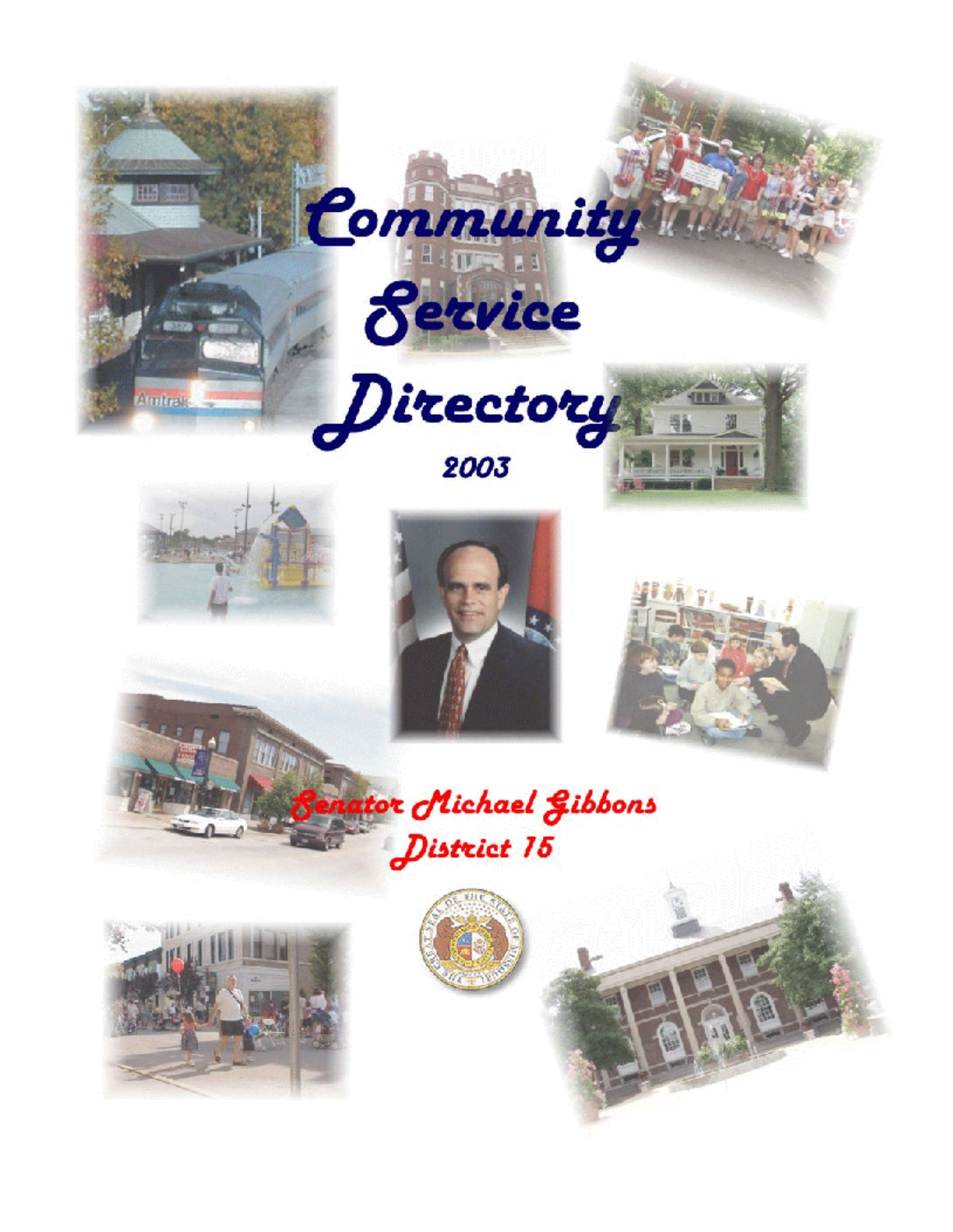# **TABLE OF CONTENTS**

|                                                                                    | 3              |
|------------------------------------------------------------------------------------|----------------|
| <b>Hospitals</b>                                                                   | $\overline{3}$ |
|                                                                                    | 5              |
| Elected Officials:<br>President<br>Federal                                         | 8<br>8<br>9    |
|                                                                                    | 11             |
| St. Louis County Government:<br>Elected Officials<br>County Government Departments | 12<br>12       |
|                                                                                    | 13             |
|                                                                                    | 17             |
|                                                                                    | 18             |
|                                                                                    | 19             |
|                                                                                    | 20             |
|                                                                                    | 20             |
|                                                                                    | 22             |
| <b>Financial Services:</b>                                                         | 22<br>23<br>23 |
| Health:<br>Medicaid                                                                | 24<br>24<br>25 |
|                                                                                    | 25             |
|                                                                                    | 26             |
|                                                                                    | 27             |
|                                                                                    | 28             |
|                                                                                    | 29             |
|                                                                                    | 30             |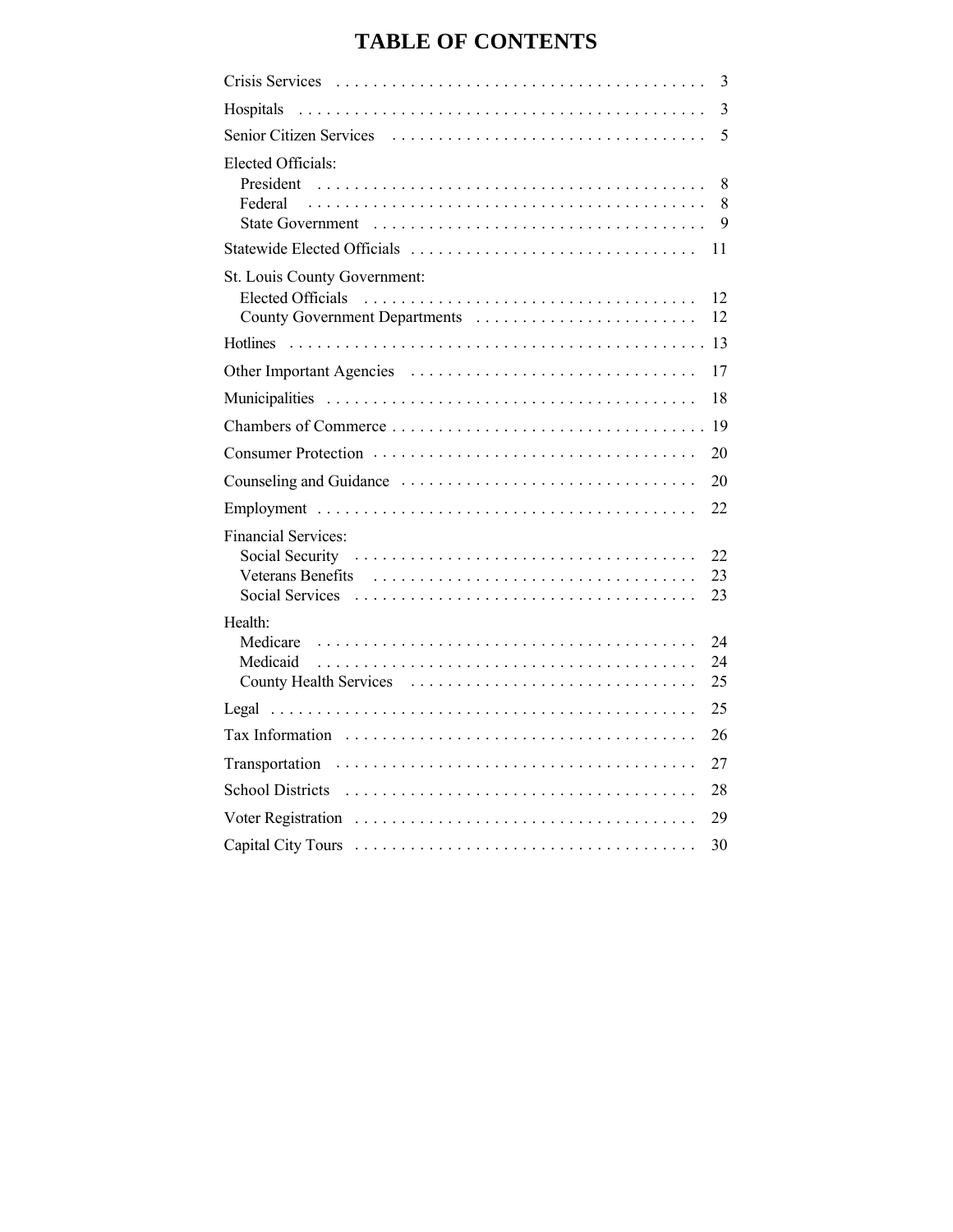# **CRISIS SERVICES**

<span id="page-2-0"></span>

| AA - Alcoholics Anonymous  647-3677                        |
|------------------------------------------------------------|
| www.aastl.org                                              |
| Aid to Family's                                            |
| with Dependent Children  800-392-1261                      |
| AIDS Hot Line  314-516-2761                                |
| Arson Hot Line  800-392-7766                               |
| Cancer Information Services 800-422-6237                   |
| www.hsc.missouri.edu/~ellisfischel                         |
| <b>Child Abuse and Neglect</b>                             |
| Hot Line  800-392-3738                                     |
| Local  381-0754                                            |
| www.nasvo.org                                              |
| Drug & Alcohol Rehabilitation                              |
| Treatment (DART) Center  569-3105                          |
| Crisis Hot Line  569-2161                                  |
| <b>Elderly Abuse and Neglect</b>                           |
| Hot Line  800-392-0210                                     |
| Missing Children Hot Line  800-843-5678                    |
| <b>National Runaways</b>                                   |
| Switchboard $\cdots \cdots \cdots \cdots 800 - 621 - 4000$ |
| www.nrscrisisline.org                                      |
| Parental Stress Help Line  800-367-2543                    |
| Poison Control Center . (Regional) 772-5200                |
| Psychiatric Services  800-364-9687                         |
| Rape & Abuse Hot Line  800-303-0013                        |
| <b>Relay Missouri (for deaf individuals)</b>               |
|                                                            |
| (Voice) $\cdots$ 800-735-2466                              |
| www.relaymissouri.com                                      |
| <b>Suicide Crisis Prevention/Life Crisis</b>               |
| <b>Services Hot Line ············ 647-4357</b>             |
| Teen Hot Line (evenings/weekends)  644-5886                |
| (see page 15)                                              |
| Women's Crisis Line Hot Line  531-2003                     |
| (domestic violence, rape or incest)                        |
|                                                            |

# **HOSPITALS**

| Alexian Brothers Hospital  865-3333 |  |  |
|-------------------------------------|--|--|
| 3933 S. Broadway 63118              |  |  |
| stalexiushospital.com               |  |  |

| Barnes Jewish Hospital  362-5000<br>1 Barnes Jewish Hospital Plaza 63110<br>www.barnesjewish.org                 |                   |
|------------------------------------------------------------------------------------------------------------------|-------------------|
| <b>Cardinal Glennon</b><br>Children's Hospital  577-5600<br>1465 S. Grand Blvd. 63104<br>www.cardinalglennon.com |                   |
| Compton Heights Hospital  865-6500<br>3545 Lafayette 63104                                                       |                   |
| Des Peres Hospital $\cdots$ 821-5850<br>2345 Dougherty Ferry Rd. 63139<br>www.despereshospital.com               |                   |
| Forest Park Hospital  768-3000<br>6150 Oakland Ave. 63139<br>www.forestparkhospital.com                          |                   |
| Missouri Baptist Medical Center  996-5000<br>3015 N. Ballas Road 63131<br>www.bjc.org/mbmc.html                  |                   |
| South Point Hospital $\cdots$ 268-6000<br>2639 Miami 63118                                                       |                   |
| St. Anthony's Medical Center  525-1000<br>10010 Kennerly Road 63128<br>stanthonysmedcenter.com                   |                   |
| St. John's Mercy Medical Center . 569-6000<br>615 S. New Ballas Road 63141<br>mercy-fammed.com                   |                   |
| St. Joseph's Hospital of Kirkwood  966-1500<br>525 Couch Ave. 63122<br>www.stjosephkirkwood.com                  |                   |
| <b>St. Louis Children's Hospital</b><br>One Children's Place 63110<br>www.childrenshospitalstl.org               | $\cdots$ 454-6000 |
| Pediatric Answer Line  454-5437                                                                                  |                   |
| St. Luke's Hospital  434-1500<br>232 S. Woods Mill Road 63017<br>stlukes-stl.com                                 |                   |
| St. Mary's Health Center $\dots \dots$ 768-8000<br>6420 Clayton Road 63117<br>www.stmarys-stlouis.com            |                   |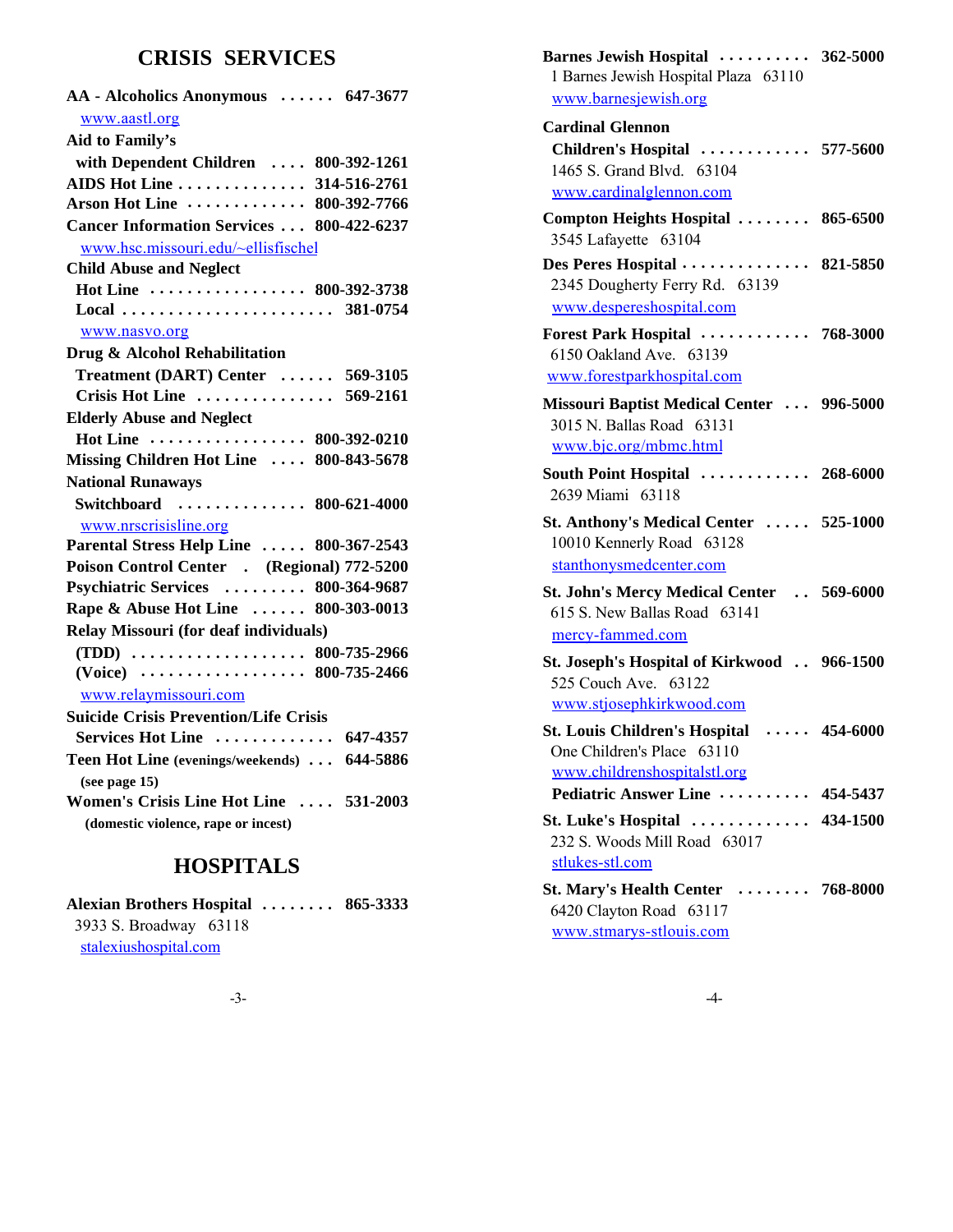# <span id="page-3-0"></span>**SENIOR CITIZEN SERVICES**

#### **CORP**

### **(County Older Resident Programs)**

 CORP is a division of the St. Louis County Department of Human Services. CORP provides a variety of programs and services designed to help adults 60 years of age and older live independently in their own homes as long as possible. If you are interested in participating or volunteering in the program, contact the following:

#### **CORP - South County**

**South Area Field Operation ...... 615-4019** 4556 Lemay Ferry Road St. Louis, MO 63129 [www.stlouisco.com/dhs/corp.html](http://www.stlouisco.com/dhs/corp.html)

#### **Programs Offered By CORP**

Crime Prevention and Home Safety Home Care and Repair Information and Referral Legal Assistance Tax & Circuit Breaker Preparation Transportation Visitor/Connect

**Telephone Reassurance ......... 615-4019** (Regularly scheduled phone calls between the elderly to make sure all is well)

### **CLAIM**

**Missouri's Free Senior Health Insurance Assistance Program .......... 800-390-3330**

#### **MEAAA**

 The Mid-East Area Agency on Aging provides services and programs for adults 60 years or older of all income levels in St. Louis, Jefferson, Franklin and St. Charles counties. The services offered are too numerous to mention here, but included are Older Adults Transportation (OATS), Meals on Wheels, and access to Senior Centers.

#### **Mid-East Area Agency on Aging 636-207-0847**

 14535 Manchester Road Manchester, MO 63011  [mid-eastaaa.org](http://mid-eastaaa.org)

#### **Elderly Abuse and Neglect**

 **Hot Line ................. 800-392-0210**

 If help is needed to tend to basic needs in the home, if minimum standards for care or cleanliness are not being met in a nursing home, or if you feel you have been swindled or taken advantage of, an investigation will be made, and you may request a copy of the report.

#### **MEDICAID**

 Often a senior citizen's income is at a level eligible for Medicaid, a health assistance program administered by the state according to federal guidelines. A person can be covered by both Medicare and Medicaid if eligibility requirements are met. For information, contact

#### **Missouri Div. of Family Services ... 426-9600** 9900 Page Avenue

 St. Louis, MO 63132  [www.dss.state.mo.us/dfs/dfs.htm](http://www.dss.state.mo.us/dfs/dfs.htm)

### *Day care facilities for the elderly*

# **Missouri Adult Day Care Association ............... 573-634-3566**

 2420 Hyde Park, Ste. A Jefferson City, MO 65109  [www.moadca.org](http://www.moadca.org)

#### *Centers located in 15TH Senatorial District*

**Bethesda Dilworth Home ........ 968-5460** 9645 Big Bend Blvd. Webster Groves, MO 63122  [www.bethesdahealth.org](http://www.bethesdahealth.org)

### **Cardinal Ritter Institute ......... 962-7501** Adult Day Care Program 7663 Watson Road Shrewsbury, MO 63119  [ccstl.org/cardinal\\_ritter](http://ccstl.org/cardinal_ritter)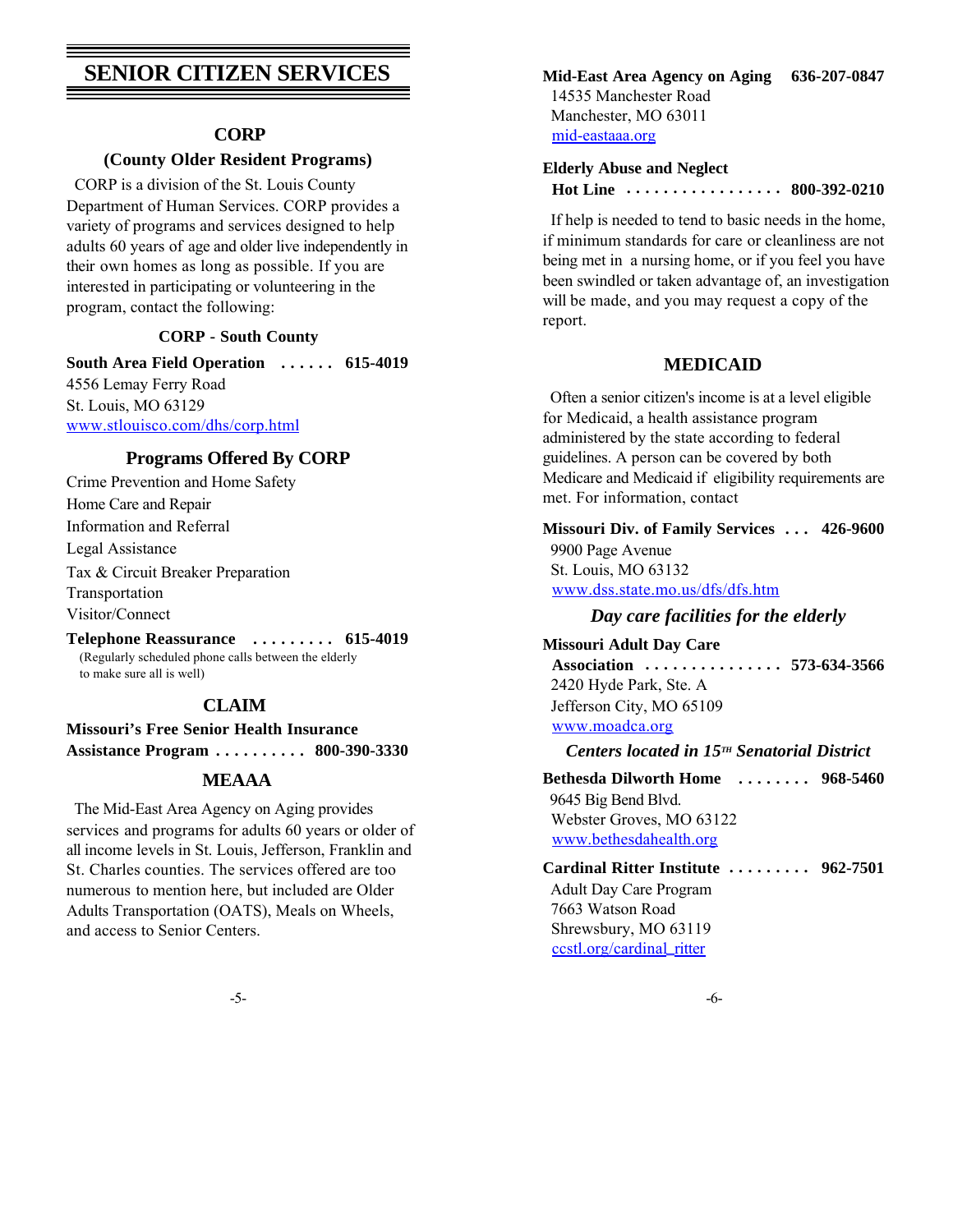### <span id="page-4-0"></span>*Need a Helping Hand?*

**Eastern Missouri Elderly Law Unit Legal Services - Intake Dept. ... 534-4200**  [www.lsem.org](http://www.lsem.org) (Free legal services for the elderly, civil cases only)

**Meals on Wheels ............. 268-1523** (For a hot dinner delivered to your home)

**Mid-East Area Agency on Aging . . . 636-207-0847** [www.mid-eastaaa.org](http://www.mid-eastaaa.org)

#### **Missouri Department of Revenue for**

 **Senior Citizens Tax Relief ....... 301-1660**  [www.dor.state.mo.us/tax/](http://www.dor.state.mo.us/tax/) (Assistance available)

#### **Missouri Division of Health and**

 **Senior Services- Alternative Care/ Homemaker Services ........... 340-7300**  [www.dhss.state.mo.us/Senior\\_Services/](http://www.dhss.state.mo.us/Senior_Services/)

#### **Older Adults Transportation System (OATS) South County ................. 894-7507**

**Public Service Commission ........ 340-6807** (Help with utility billing and services)  [www.psc.state.mo.us](http://www.psc.state.mo.us)

#### **St. Louis County Housing**

 **Authority** (Rent assistance) **.......... 428-3200**  [www.stlouisco.com/plan/housing/rental.html](http://www.stlouisco.com/plan/housing/rental.html)

# **ELECTED OFFICIALS**

#### **President George W. Bush**

The White House 1600 Pennsylvania Ave. Washington, D.C. 20500 [www.whitehouse.gov/president](http://www.whitehouse.gov/president)

#### **Richard "Dick" B. Cheney**

Office of the Vice-President Old Executive Office Building Washington, D.C. 20500  [www.whitehouse.gov/vicepresident](http://www.whitehouse.gov/vicepresident)

**White House Switchboard ...... 202-456-1414**

# **FEDERAL GOVERNMENT**

#### *United States Senators:*

**Christopher (Kit) Bond ........ 202-224-5721** 274 Russell Bldg. Washington, D.C. 20510-2503  [bond.senate.gov](http://bond.senate.gov)  **St. Louis Office: ............... 725-4484** 7700 Bonhomme, Ste. 615 St. Louis, MO 63105

### **Jim Talent**

#### *United States Congressmen:*

#### **1ST District**

**Rep. William L. Clay, Jr. ....... 202-225-2406** 415 Cannon Bldg. Washington, D.C. 20515-2501  [www.house.gov/clay](http://www.house.gov/clay)

#### **District Offices:**

| 625 N. Euclid, Ste. 220 $\ldots \ldots \ldots \ldots$ 367-1970 |  |
|----------------------------------------------------------------|--|
| St. Louis, MO 63108                                            |  |
| 8525 Page Blvd. 890-0349                                       |  |
| St. Louis, MO 63144                                            |  |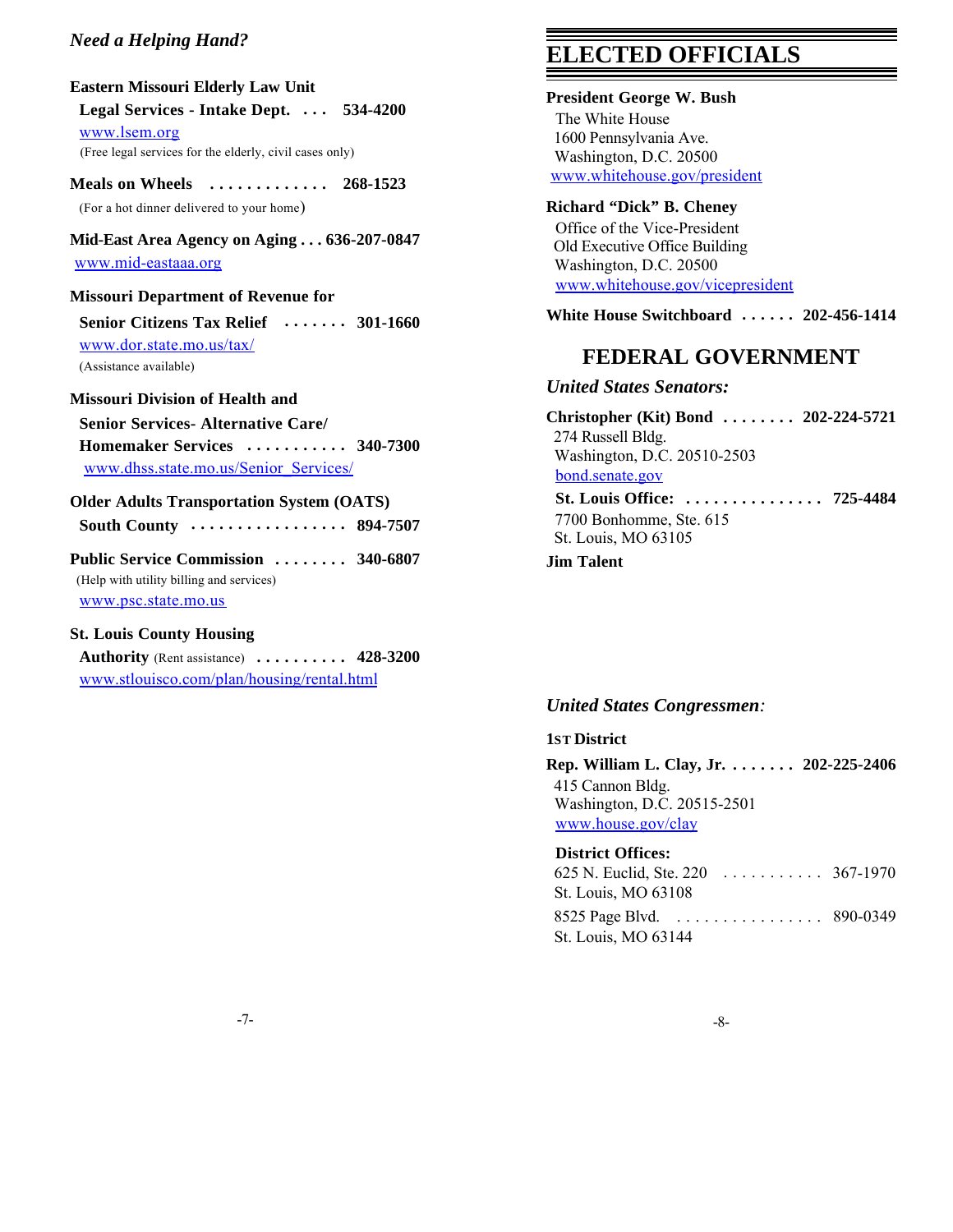#### <span id="page-5-0"></span>**2ND District**

**Rep. Todd Akin .............. 202-225-2561** 501 Cannon Bldg. Washington, D.C. 20515  [www.akin.house.gov](http://www.akin.house.gov)

#### **District Office:**

 1023 Executive Parkway, Ste. 18 .... 878-0513 St. Louis, MO 63141

 820 S. Main ................ 636-949-6826 St. Charles, MO 63301

#### **3RD District**

**Rep. Richard A. Gephardt ...... 202-225-2671** 1226 Longworth Building Washington, D.C. 20515  [dickgephardt.house.gov](http://dickgephardt.house.gov)

#### **District Offices:**

 11140 S. Towne Square, Ste. 201 ... 894-3400 St. Louis, MO 63123 Boatman's Bank Building ....... 636-937-6399 998 E. Gannon Drive Festus, MO 63028

# **STATE GOVERNMENT**

## **15TH SENATORIAL DISTRICT MISSOURI STATE SENATOR**

**Michael R. Gibbons ........... 573-751-2853** State Capitol, Room 226 Jefferson City, MO 65101 [www.senate.state.mo.us/02info/members/mem15.htm](http://www.senate.state.mo.us/02info/members/mem15.htm)

 District Office ................. 966-2526 12325 Manchester Road St. Louis, MO 63131

#### **15TH SENATORIAL DISTRICT MISSOURI STATE REPRESENTATIVES**

You may write to your state representative at the following Jefferson City address:

> House Post Office State Capitol Jefferson City, MO 65101

Listed below are the names and home addresses of your area state representatives:

**Michael Vogt- Dist. 66 ............. 631-0828**

**Margaret Donnelly-Dist. 73**

**Jim Lembke-Dist. 85**

**Catherine Hanaway-Dist. 87 ........ 961-0975** 10 Ridgeline Warson Woods, MO 63122 [www.house.state.mo.us/bills02/member02/mem087](http://www.house.state.mo.us/bills02/member02/mem087.htm) .htm **Neal St. Onge-Dist. 88 .......... 636-394-2420** 281 Geremma Drive Ballwin, MO 63011 [www.house.state.mo.us/bills02/member02/mem088](http://www.house.state.mo.us/bills02/member02/mem088.htm) .htm **Kathlyn Fares-Dist. 91 ............. 962-1796** 659 West Kirkham Webster Groves, MO 63119 [www.house.state.mo.us/bills02/member02/mem091](http://www.house.state.mo.us/bills02/member02/mem091.htm) .htm **Charles Portwood-Dist. 92 .......... 878-7887** 370 Stormy Oak Dr. Ballwin, MO 63021 [www.house.state.mo.us/bills02/member02/mem092](http://www.house.state.mo.us/bills02/member02/mem092.htm) .htm **Jody Stefanick-Dist. 93 ......... 636-227-9787**

**Richard G. Byrd-Dist. 94 ........... 966-6621** 815 Twin Pine Drive Kirkwood, MO 63122 [www.house.state.mo.us/bills02/member02/mem094](http://www.house.state.mo.us/bills02/member02/mem094.htm) .htm **Jim Avery-Dist. 95**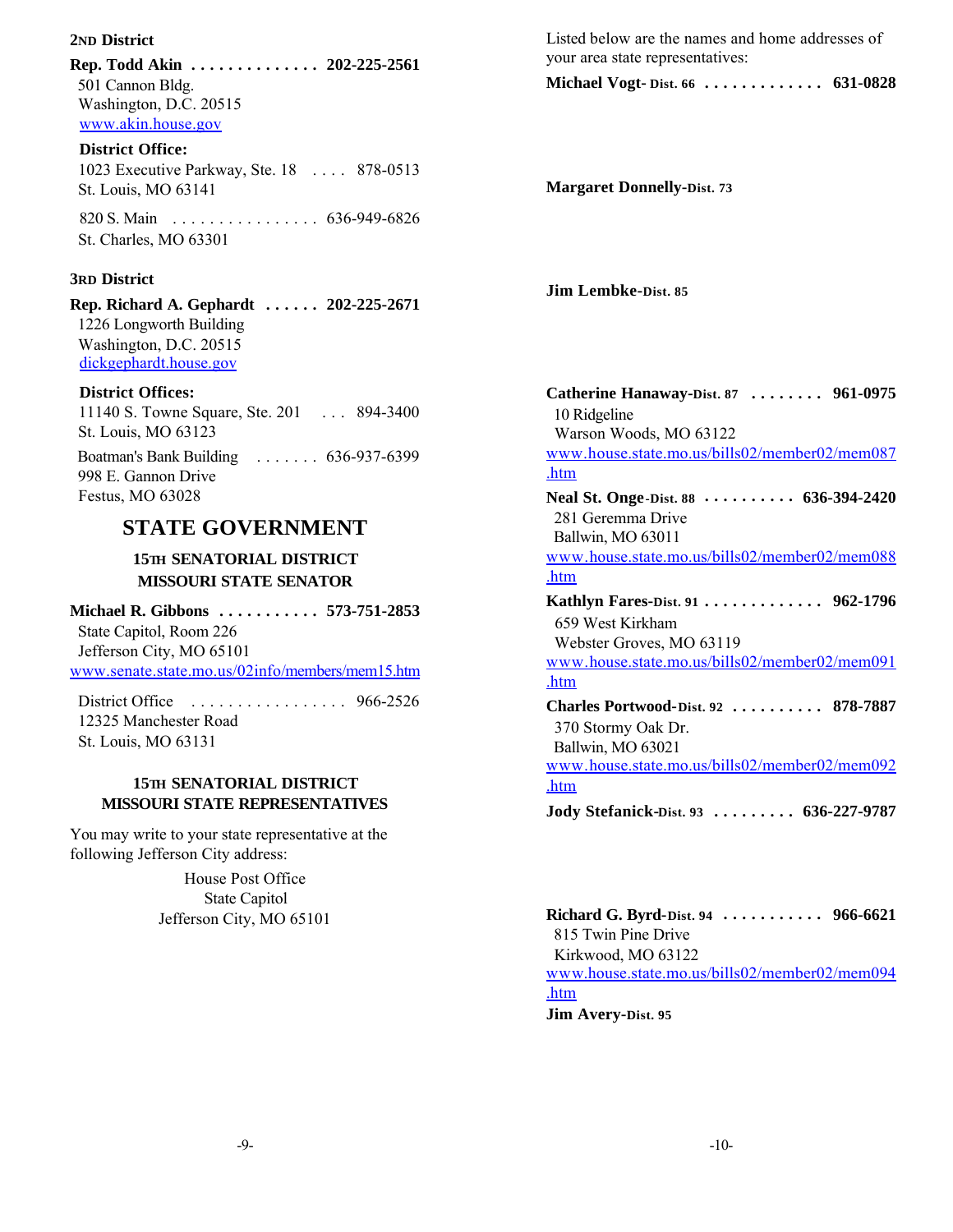# <span id="page-6-0"></span> **STATEWIDE ELECTED OFFICIALS**

**Governor Bob Holden ............ 573-751-3222** Executive Office P.O. Box 720, Jefferson City, MO 65102  [www.gov.state.mo.us](http://www.gov.state.mo.us)

 **St. Louis Office .............. 340-7518** Wainwright State Office Building 111 N. Seventh St., Suite 929 St. Louis, MO 63101

**Lt. Governor Joe Maxwell ..... 573-751-4727** State Capitol, Room 121A Jefferson City, MO 65101  [www.ltgov.state.mo.us](http://www.ltgov.state.mo.us)

 **St. Louis Office: .............. 340-7228** Wainwright State Office Building 111 N. Seventh St., Suite 259 St. Louis, MO 63101

**Secretary of State Matt Blunt . . 573-751-2379** State Capitol, Room 208 Jefferson City, MO 65101  [www.sos.state.mo.us](http://www.sos.state.mo.us)

 **St. Louis Office: .............. 340-7490** Wainwright State Office Building 111 N. Seventh St., Room 225 St. Louis, MO 63101

**State Treasurer Nancy Farmer . . 573-751-2411** State Capitol, Room 229 Jefferson City, MO 65101  [www.sto.state.mo.us](http://www.sto.state.mo.us)

**State Auditor Claire McCaskill . 573-751-4824** State Capitol, Room 224 ....... 800-347-8597 Jefferson City, MO 65101  [www.auditor.state.mo.us](http://www.auditor.state.mo.us)

**Attorney General Jay Nixon .... 573-751-3321** P.O. Box 899, Jefferson City, MO 65102  [www.ago.state.mo.us](http://www.ago.state.mo.us)

 **St. Louis Office: .............. 340-6816** Laclede Gas Building 720 Olive St., Suite 215 St. Louis, MO 63101

# **ST. LOUIS COUNTY GOVERNMENT**

[www.stlouisco.com](http://www.stlouisco.com)

#### **ELECTED OFFICIALS**

| George "Buzz" Westfall                                           |
|------------------------------------------------------------------|
| County Executive $\ldots \ldots \ldots \ldots \ldots$ 615-7016   |
| www.stlouisco.com/budget                                         |
| St. Louis County Council $\ldots \ldots \ldots$ 615-5432         |
| 41 South Central, 1st floor                                      |
| Clayton, MO 63105                                                |
| www.stlouisco.com/council                                        |
| $\dots \dots \dots \quad 615-5442$<br>John Campisi, 6TH District |
| 41 South Central                                                 |
| St. Louis, MO 63105                                              |
| www.stlouisco.com/council/district6.html                         |
| Greg Quinn, $7\text{TH}$ District  615-5443                      |
| 41 South Central                                                 |
| St. Louis, MO 63105                                              |
| www.stlouisco.com/council/district7.html                         |
|                                                                  |

#### **COUNTY GOVERNMENT DEPARTMENTS**

| <b>Information Desk</b> $615-5000$                                                                           |  |
|--------------------------------------------------------------------------------------------------------------|--|
| Administration:<br>. 615-7046<br>James E. Baker, Director                                                    |  |
| <b>Health Department:</b><br>$\ldots \ldots 615-1600$<br>Jacquelynn Meeks, Director<br>www.stlouisco.com/doh |  |
| Highways & Traffic.<br>Michael Dooley, Director<br>615-8504<br>www.stlouisco.com/hwyweb                      |  |
| <b>Human Services:</b><br>$\ldots \ldots 615-4485$<br>Marilyn Robinson, Director<br>www.stlouisco.com/dhs    |  |
| <b>Metropolitan Sewer District:</b><br>Willie Horton, Exec. Director 768-6200<br>www.msd.st-louis.mo.us      |  |

**Parks & Recreation:** Genie Zarzewski, Director ... 615-PARK (7275) [www.stlouisco.com/parks](http://www.stlouisco.com/parks)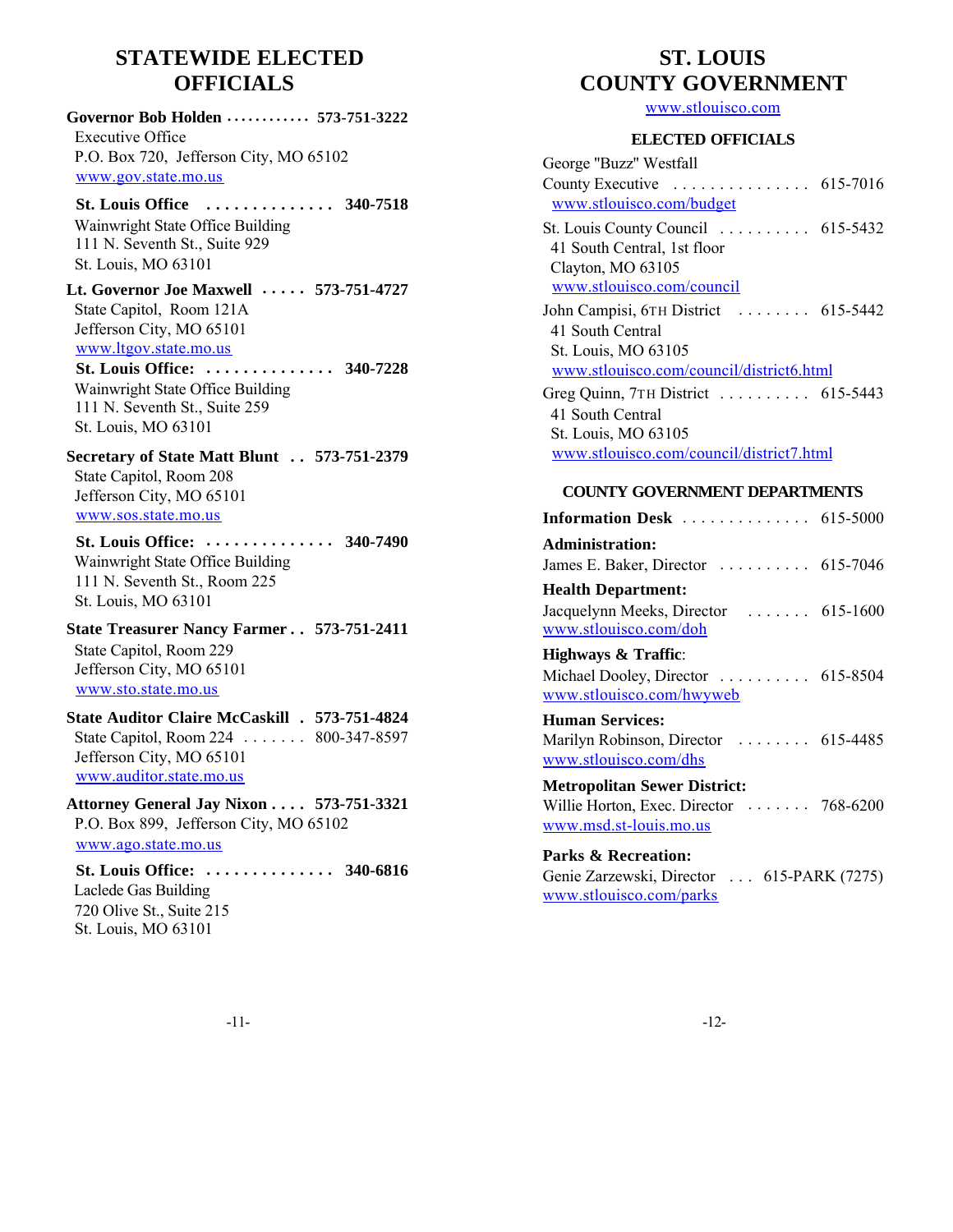<span id="page-7-0"></span>

| <b>Planning:</b>                                                  |     |
|-------------------------------------------------------------------|-----|
| Glenn Powers, Director  615-5186                                  |     |
| www.stlouisco.com/plan                                            |     |
| <b>Chief of Police:</b>                                           |     |
| Col. Ronald Battelle 615-4260                                     |     |
| www.stlouisco.com/police                                          |     |
| $(emergency) \dots \dots \dots \dots \dots$                       | 911 |
| $non-energy)$ 889-2341                                            |     |
| <b>Public Works:</b>                                              |     |
| Gary Earls, Director  615-2559                                    |     |
| www.stlouisco.com/pubworks                                        |     |
| <b>Revenue:</b>                                                   |     |
| Norris Acker, Director  615-7179                                  |     |
| Phil Muehlheausler, Acting Assessor 615-5124                      |     |
| revenue.stlouisco.com                                             |     |
| (to appeal property tax assessments)                              |     |
| 41 S. Central, 2nd floor, Clayton, MO 63105                       |     |
| <b>Board of Police Commissioners</b> 615-4260                     |     |
| <b>Board of Elections</b> 951-0100<br>www.stlouisco.com/elections |     |

# **HOTLINES**

| For directory assistance with                      |  |
|----------------------------------------------------|--|
| toll-free numbers  800-555-1212                    |  |
| <b>AFDC Hot Line</b> 800-392-1261                  |  |
| (Aid to Families with Dependent Children)          |  |
| <b>Arson Alert Program</b> 800-392-7766            |  |
| Ask MODOT 888-275-6636                             |  |
| Attorney General Hot Line  800-392-8222            |  |
| Auditor's Office  800-347-8597                     |  |
| Auto Dealer's Complaints  800-877-3994             |  |
| Better Business Bureau-St. Louis 645-3300          |  |
| Central MO Regional Center . 888-671-1041          |  |
| Child Support Payment Center . 800-225-0530        |  |
| <b>Child Support Customer</b>                      |  |
| <b>Relations Help Line</b> 800-859-7999            |  |
| <b>Consumer Product Safety Com.</b> . 800-688-9889 |  |

| <b>Council on the Arts</b> 340-6845                                                       |                              |
|-------------------------------------------------------------------------------------------|------------------------------|
| <b>Crisis &amp; Referral Hot Line</b> 800-356-5395                                        |                              |
| (Confidential - Counseling & Referral)                                                    |                              |
| DIG Rite 800-344-7483                                                                     |                              |
| Dislocated Workers/Training  800-877-8249                                                 |                              |
| <b>Division of Family Services</b>                                                        |                              |
| Hot Line 800-392-1261                                                                     |                              |
| www.dss.state.mo.us/can.htm                                                               |                              |
| <b>Division of Senior Services</b>                                                        |                              |
| Hot Line  800-392-0210<br>www.dhss.state.mo.us/Senior_Services/ps.htm                     |                              |
| Don't Call List  866-289-9633                                                             |                              |
|                                                                                           |                              |
| <b>EEOC St. Louis</b> 539-7800                                                            |                              |
| Economic Develop. Programs . 800-523-1434                                                 |                              |
| Emissions Locations  888-748-1247                                                         |                              |
| <b>Employment of People</b><br>with Disabilities  800-877-8249                            |                              |
|                                                                                           |                              |
| Energy Conservation Info  800-523-2929                                                    |                              |
| <b>Environmental Spills Acceptance International Spills</b><br>MO Dept. Natural Resources | 800-424-8802<br>573-634-2436 |
| <b>Fair Housing and Equal Opportunity</b>                                                 |                              |
| Hot Line                                                                                  | 800-669-9777                 |
| Family Care Registry                                                                      | 866-422-6872                 |
| <b>Family Support Payment Center</b>                                                      | 800-225-0530                 |
| Father's Rights                                                                           | 800-435-7323                 |
|                                                                                           |                              |
| <b>Federal Deposit Insurance</b><br>Corp. - Chicago 800-944-5343                          |                              |
| www.fdic.gov                                                                              |                              |
| Federal Communications Com. . 888-225-5322                                                |                              |
| Federal Elections Com.                                                                    | 800-424-9530                 |
| <b>Federal Information Operator</b>                                                       | $.800 - 688 - 9889$          |
| Fire Marshall                                                                             | 800-392-7766                 |
| First Stop Shot-Eco. Dev.                                                                 | 800-523-1434                 |
| Food Stamp Eligibility                                                                    | 800-392-1261                 |
| <b>Foster Parents</b><br>.                                                                | 800-554-2222                 |
| <b>Governor's Council on</b>                                                              |                              |
| Disability Hot Line  800-877-8249                                                         |                              |
| www.gov.state.mo.us/boards/cgi/boards.cgi                                                 |                              |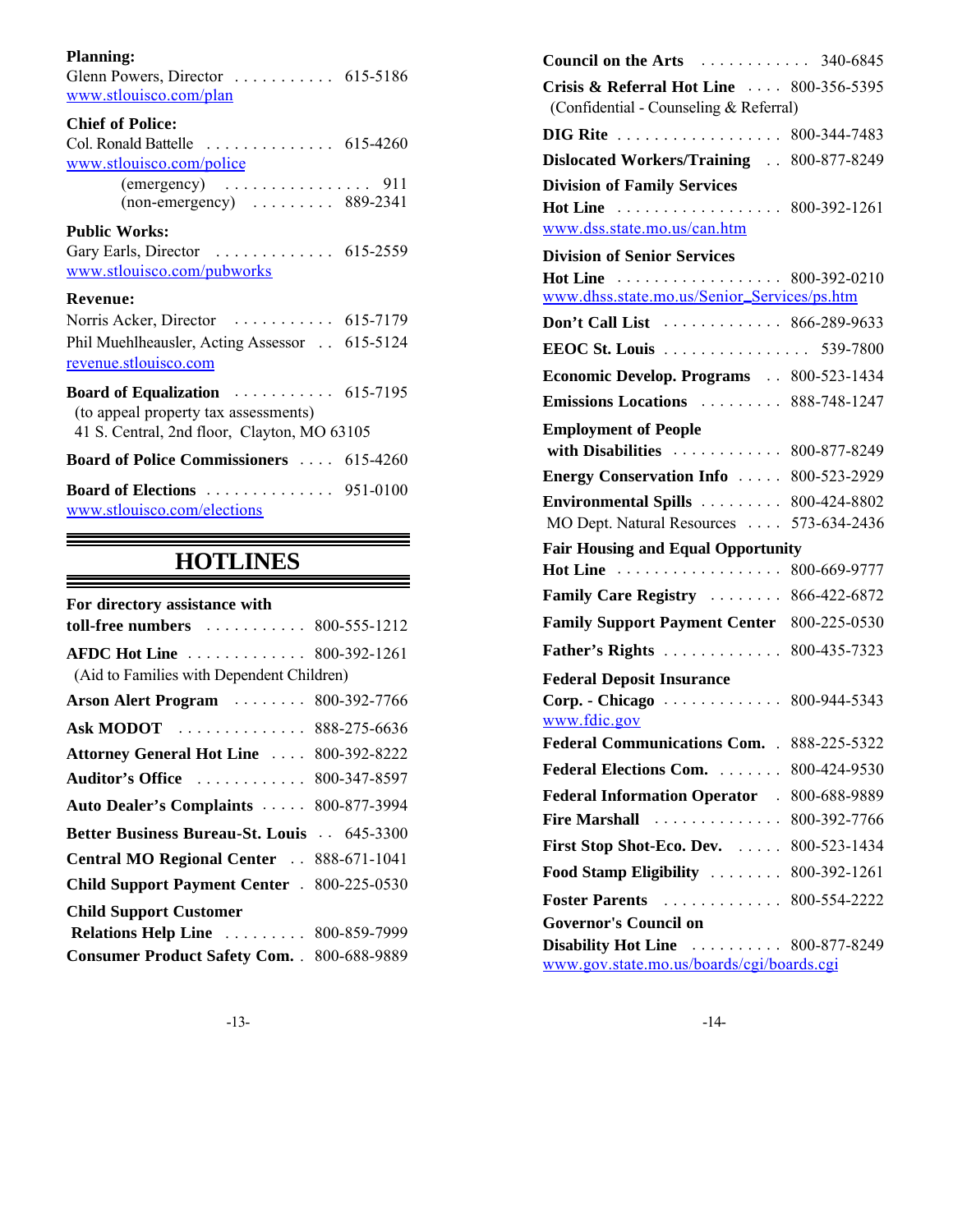| Highway & Trans./permits  800-877-8499                                                  |
|-----------------------------------------------------------------------------------------|
| Housing Discrimination  800-669-9777                                                    |
| <b>Insurance-Consumer Problems</b> . 800-726-7390                                       |
|                                                                                         |
| www.mobar.net/legalser                                                                  |
| <b>Long-Term Care Ombudsman</b>                                                         |
| www.ltcop-stl.org                                                                       |
| Medicaid-Medical Services  800-392-2161                                                 |
| Appeals/Reviews 800-392-8030                                                            |
| Medicaid-Providers  800-392-0938                                                        |
| <b>Medicare Information Activities</b><br>800-633-2273                                  |
| www.momedicare.com                                                                      |
| Missouri Bar Lawyer Referral 573-636-3635                                               |
| www.mobar.org/pamphlet/referral.htm                                                     |
| <b>Missouri Commission</b>                                                              |
| on the Humanities  781-9660                                                             |
| Missouri Dental Association  573-634-3436<br>www.modental.org                           |
| Missouri Medical Association . 573-636-5151                                             |
| <u>www.msma.org</u>                                                                     |
| Missouri Senate Hot Line  800-877-5982<br>(bill tracking information - Jan. - May)      |
| www.senate.state.mo.us<br>Missouri Natural Resources  800-334-6946<br>(for information) |
| www.dnr.state.mo.us                                                                     |
| <b>MOST Program (Higher Ed.)</b> 888-414-6678                                           |
| National Hwy Traffic Safety  800-424-9393                                               |
| <b>National Resources Info</b><br>800-361-4827                                          |
| Occupational Safety & Health . 800-392-7743                                             |
| <b>Operation Game Thief</b> 800-392-1111                                                |
| Organ Donor Program  800-366-6791                                                       |
| <b>OSHA (Occupational Safety &amp;</b><br>Health Administration)  425-4249              |
| www.osha.gov<br><b>Public Assistance Inquiry/Complaints</b>                             |

| <b>Public Service Commission</b>                                    |
|---------------------------------------------------------------------|
| <b>Consumer Hot Line</b><br>800-392-4211                            |
| <b>Relay MO/Deaf Phone Service</b><br>800-735-2966                  |
| 800-735-2466<br>Non-Impaired $\dots \dots \dots \dots$              |
| <b>Runaway/Troubled Youth</b>                                       |
| National Hot Line  800-621-4000                                     |
| $\cdots \cdots \cdots \cdots \cdot 866-748-7047$<br>School Violence |
| $\ldots \ldots \ldots \ldots$ 800-421-3511<br><b>SIDS Resources</b> |
| <b>Small Business Administration</b> 539-6600                       |
| Social Security Information  800-772-1213                           |
| Civil Rights 800-776-8014<br>www.ssa.gov                            |
| <b>State Parks &amp; Historic Sites </b><br>800-334-6946            |
| Tourism<br>800-877-1234                                             |
| 800-320-2519<br>Unemployment-Claims/Requests                        |
| Utility Complaints<br>800-392-4211                                  |
| Waste In State Government<br>800-347-8597                           |
| Welfare Fraud<br>800-392-1261                                       |
| 800-392-2614<br>Wolfner State Library                               |
| <b>Women's Entrepreneurial</b>                                      |
| Training Program  595-4586                                          |
| <b>Women's Support and</b>                                          |
| <b>Community Services</b> 314-531-2003<br>(help for abused women)   |
| Veterans Administration  800-827-1000                               |
| www.mvc.state.mo.us                                                 |
| <b>Voluntary Action Center</b><br>$\ldots \ldots 539-4063$          |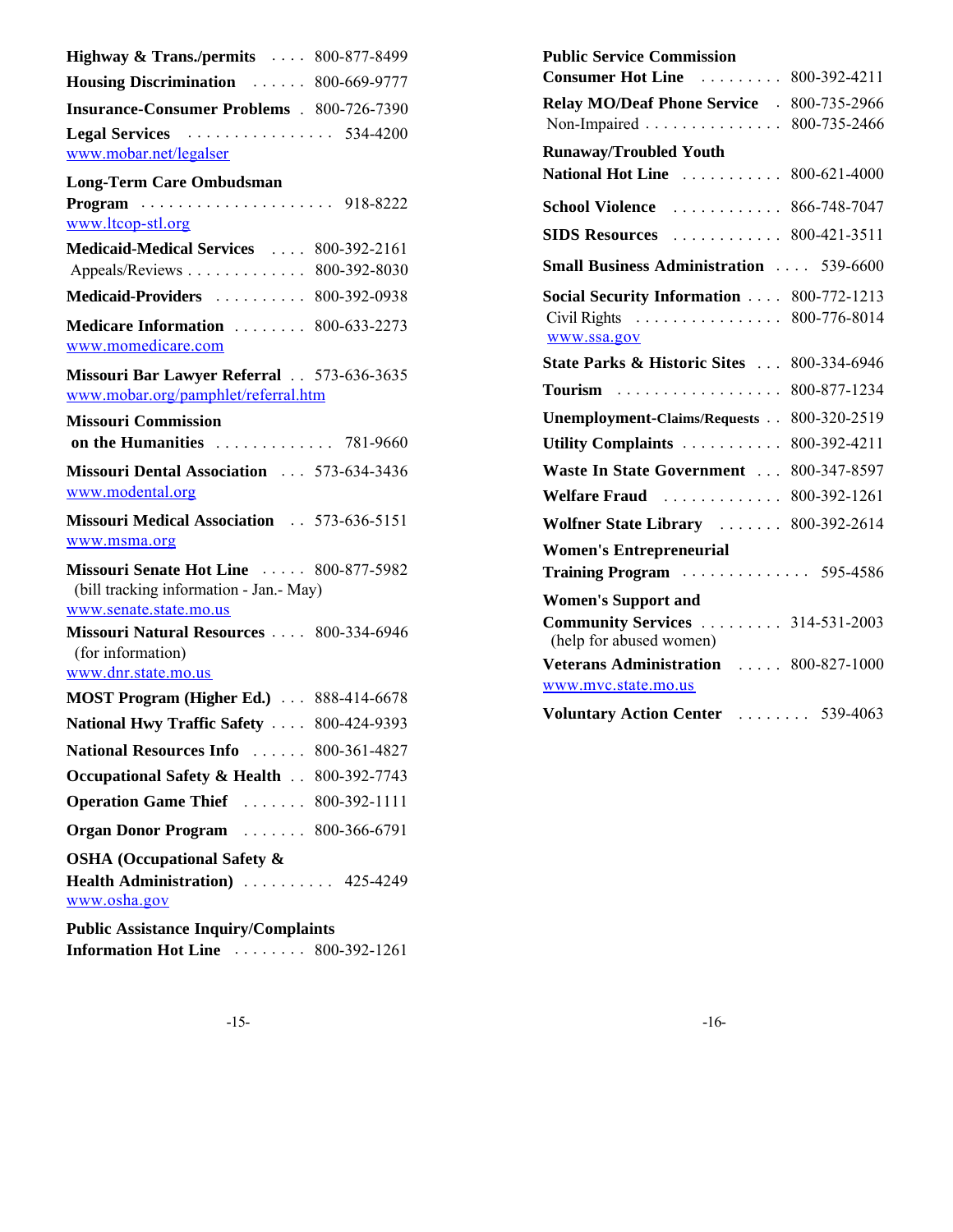# <span id="page-9-0"></span>**YOU MAY WISH TO CONTACT OTHER IMPORTANT AGENCIES**

### **Planning an outing?**

National Weather Service ........... 441-8467 Forecasts and Temperatures Lambert Field

## **A friend in trouble?**

| Drug, Alcohol, Rehabilitation and                             |  |
|---------------------------------------------------------------|--|
| Treatment (DART) Central Office  569-3105                     |  |
| Crisis Hot Line $\ldots \ldots \ldots \ldots \ldots 569-2161$ |  |
| 1307 Lindbergh Plaza Center                                   |  |
| St. Louis, MO 63132                                           |  |

### **Vital Records, Department of Health**

| Marriage and Divorce $\ldots \ldots \ldots$ 573-751-6382 |
|----------------------------------------------------------|
| www.health.state.mo.us/BirthAndDeathRecords/             |
| BirthAndDeathRecords.html                                |

### **Department of Insurance**

| (Regarding consumer inquiries and complaints involving)                  |  |
|--------------------------------------------------------------------------|--|
| insurance)                                                               |  |
| Jefferson City Office  573-751-2640                                      |  |
| St. Louis Office $\dots \dots \dots \dots \dots \dots 340-6830$          |  |
| Hot Line $\ldots \ldots \ldots \ldots \ldots \ldots \ldots 800-726-7390$ |  |
| www.insurance.state.mo.us                                                |  |

**AA-Alcoholics Anonymous** ........ 647-3677 2683 S. Big Bend Blvd. St. Louis, MO 63143

### [www.aastl.org](http://www.aastl.org)

**Mental Health Association** ........ 773-1399 1905 S. Grand St. Louis, MO 63104 [www.mhagstl.org](http://www.mhagstl.org) **National Council on Alcoholism**

| National Council on Alcoholism                                  |  |
|-----------------------------------------------------------------|--|
| <b>and Drug Abuse</b> (St. Louis Area) $\ldots \ldots$ 962-3456 |  |
| 8790 Manchester                                                 |  |
| St. Louis, MO 63144                                             |  |
| www.ncada-stl.org                                               |  |
|                                                                 |  |

### **Suicide Crisis Prevention/**

| <b>Teen Hot Line</b> (evenings/weekends) $\ldots$ . 644-5886 |  |
|--------------------------------------------------------------|--|
| 1423 S. Big Bend Blvd.                                       |  |
| St. Louis, MO 63117                                          |  |
| www.suicidehotlines.com/missouri.html                        |  |

# **St. Louis County Family Mental Health Services** Central Office .................. 615-1760

| Central Office $\ldots \ldots \ldots \ldots \ldots \ldots$ 615-1/60 |  |
|---------------------------------------------------------------------|--|
|                                                                     |  |
| www.stlouisco.com/doh/hlthctrs/fmh_ctr/fmh.html                     |  |

**St. Louis County Animal Control** ... 726-6655 South Office [www.stlouisco.com/doh/environ/animals/animals.html](http://www.stlouisco.com/doh/environ/animals/animals.html)

## **St. Louis County Library**

**Headquarters** .................. 994-3300 (Offers delivery services for shut-ins or handicapped) 1640 S. Lindbergh Blvd. St. Louis, MO 63131 [www.slcl.lib.mo.us](http://www.slcl.lib.mo.us)

# **MUNICIPALITIES**

[www.stlouisco.com/scripts/communities/](http://www.stlouisco.com/scripts/communities/)

| Grantwood Village  842-4409 |
|-----------------------------|
|                             |
|                             |
| Manchester 636-227-1385     |
| Marlborough  962-5055       |
|                             |
|                             |
|                             |
| Twin Oaks 636-225-7873      |
| Valley Park 636-225-5171    |
|                             |
|                             |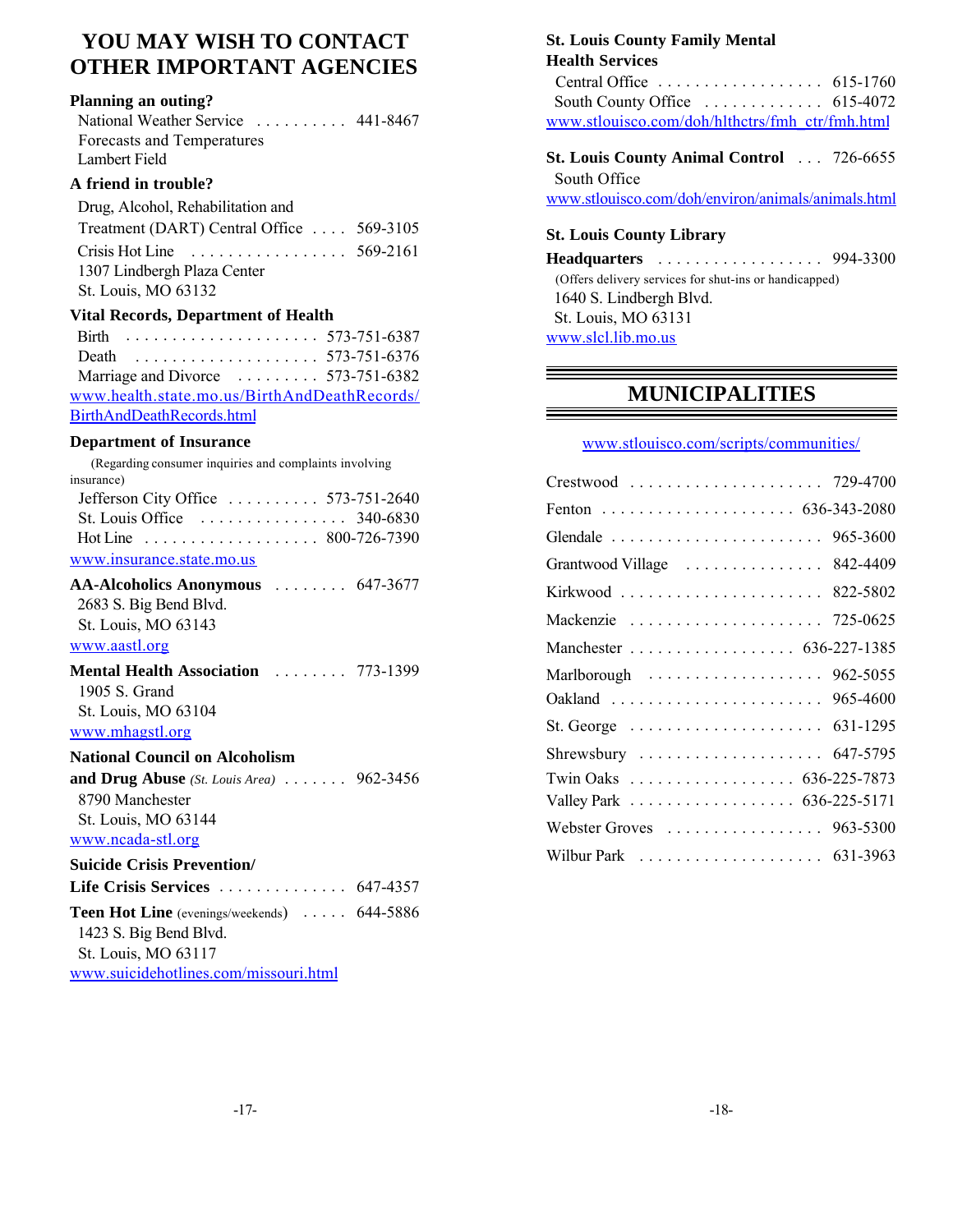# <span id="page-10-0"></span>**CHAMBERS OF COMMERCE**

#### **Affton Chamber of Commerce**

| 10205 Gravois Road        |  |              |
|---------------------------|--|--------------|
| Affton, MO 63123 849-6499 |  |              |
|                           |  | FAX 849-6399 |

[www.afftonchamber.com](http://www.afftonchamber.com)

#### **Crestwood-Sunset Hills Area Chamber of**

#### **Commerce**

| 9058 A Watson Road           |  |              |
|------------------------------|--|--------------|
| Crestwood, MO 63126 843-8545 |  |              |
|                              |  | FAX 843-8526 |

#### [www.ourchamber.com](http://www.ourchamber.com)

#### **Fenton Area Chamber of Commerce**

| 1749 Gilsinn Lane       |                  |
|-------------------------|------------------|
|                         |                  |
|                         | FAX 636-343-6367 |
| www.fentonmochamber.com |                  |

#### **Kirkwood Area Chamber of Commerce**

| 138 W. Madison                      |              |
|-------------------------------------|--------------|
| St. Louis, MO $63122-4201$ 821-4161 |              |
|                                     | FAX 821-5229 |
| www.kirkwoodarea.com                |              |

#### **South St. Louis County Chamber of Commerce**

 6921 S. Lindbergh St. Louis, MO 63125 ............ 894-6800 [www.southcountychamber.org](http://www.southcountychamber.org)

#### **Webster Groves/Shrewsbury Area Chamber of Commerce**

| 46 West Lockwood Avenue            |              |
|------------------------------------|--------------|
| Webster Groves, MO 63119  962-4142 |              |
|                                    | FAX 962-9398 |

[www.webstershrewsburychamber.com](http://www.webstershrewsburychamber.com)

# **CONSUMER PROTECTION**

 It has been said the best defense is a good offense. The best protection against being defrauded or deceived is careful shopping. The agencies listed below are not just places to go when you have a grievance but are good places to check the record of particular products or businesses before you make a purchase.

#### **Better Business Bureau**

| 12 Sunnen Drive 645-3300 |  |
|--------------------------|--|
| St. Louis, MO 63143      |  |
| www.stlouis.bbb.org      |  |

#### **Trade Offense Division - Consumer Fraud**

**Enforcement** .................. 340-6815 Office of the Attorney General Wainwright State Office Building 111 N. Seventh St., Suite 204 St. Louis, MO 63101 [www.ago.state.mo.us/conprot.htm](http://www.ago.state.mo.us/conprot.htm)  **Complaint Section Hot Line** . . 800-392-8222

# **COUNSELING & GUIDANCE**

 There are times when you just need someone to talk to. In addition to our churches and synagogues, there are several counseling and guidance centers serving children and adults in St. Louis County.

#### **Alcohol & Drug Abuse**

**Regional Office** ............... 644-8000 St. Louis Psychiatric Rehabilitation Center Mail Stop A116 5300 Arsenal St. Louis, MO 63139 [www.modmh.state.mo.us/ada/index.html](http://www.modmh.state.mo.us/ada/index.html)

#### **Rehabilitation Services**

**for the Blind-South Office** ....... 877-0151 2 Campbell Plaza, Suite 300 St. Louis, MO 63139 [www.dss.state.mo.us/dfs/rehab/rehab.htm](http://www.dss.state.mo.us/dfs/rehab/rehab.htm)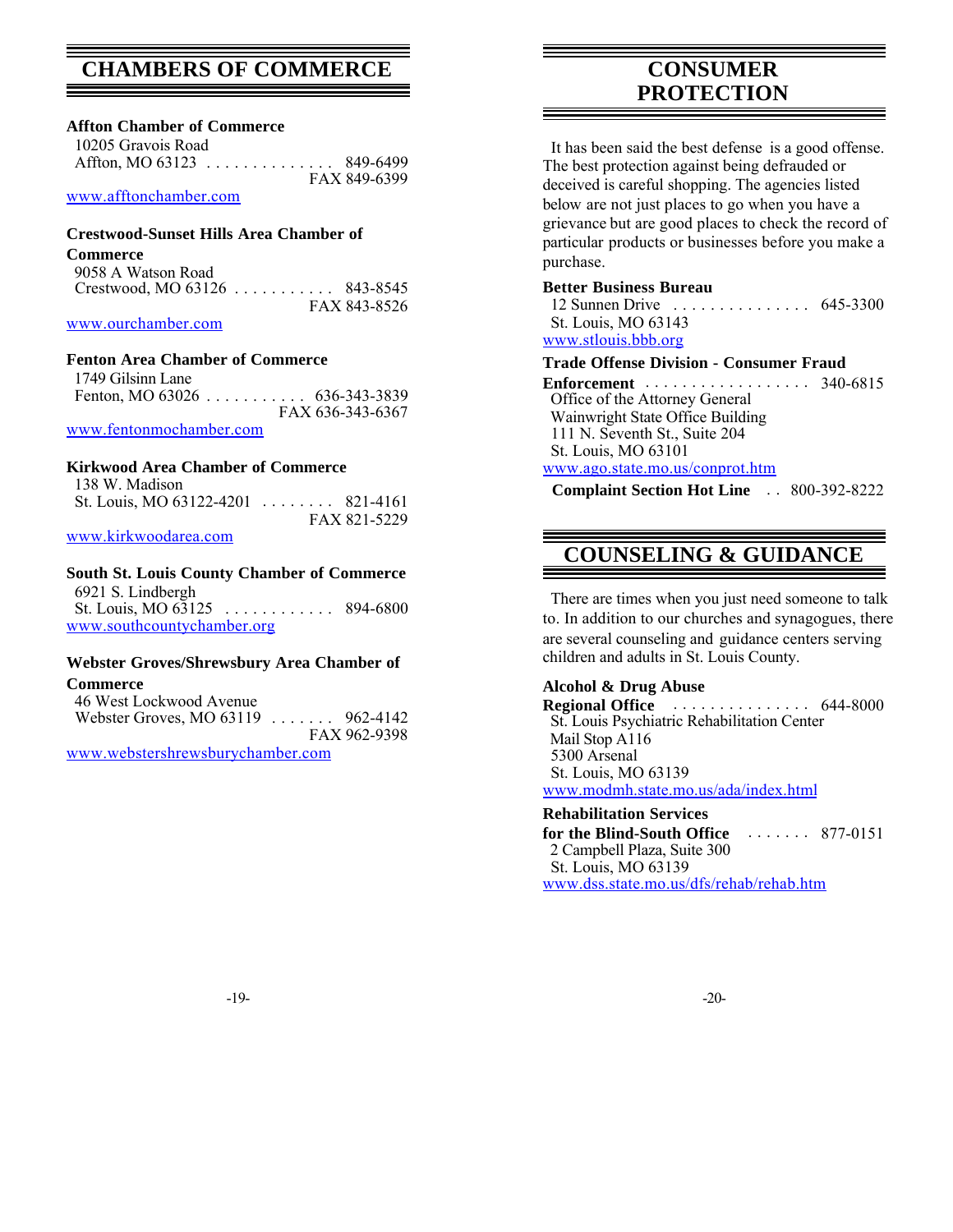<span id="page-11-0"></span>**Disability Determinations Unit** .... 340-4600 1845 Borman Ct., Suite 200 St. Louis, MO 63146

**Division of Children and Youth Services** ................ 340-6904 Wainwright State Office Building 111 N. Seventh Street, Room 331 St. Louis, MO 63101 [stlouis.missouri.org/citygov/oyfs](http://stlouis.missouri.org/citygov/oyfs)

#### **Missouri Protection and**

**Advocacy Services** .............. 961-0679 (protecting human and legal rights for people with disabilities) 2941 South Brentwood St. Louis, MO 63144 [members.socket.net/~mopasjc/MOP&A.htm](http://members.socket.net/~mopasjc/MOP&A.htm)

#### **Productive Living Board for**

**St. Louis County Citizens with Developmental Disabilities** ....... 726-6016 121 Hunter, Suite 200 St. Louis, MO 63124 [www.plboard.com](http://www.plboard.com)

**St. Louis Crisis Nursery** ......... 768-3201 6150 Oakland St. Louis, MO 63139 [www.crisisnurserykids.com](http://www.crisisnurserykids.com)

**St. Louis Metro Alliance for the Mentally Ill** ................... 966-4670 134 W. Madison St. Louis, MO 63122 [mo.nami.org/stlouis2.html](http://mo.nami.org/stlouis2.html)

**St. Louis Regional Center for the Developmentally Disabled** ........ 340-6500 211 N. Lindbergh Blvd. St. Louis, MO 63141 [www.modmh.state.mo.us/slrc/index.htm](http://www.modmh.state.mo.us/slrc/index.htm)

**Self-Help Center** ............... 966-4980 (Mental Health Center) 135 West Monroe

Kirkwood, MO 63122

**Vocational Rehabilitation** ........ 301-1600 7435 Watson, Suite 100B Kenrick Plaza Shopping Center Shrewsbury, MO 63119 [www.vr.dese.state.mo.us](http://www.vr.dese.state.mo.us)

# **EMPLOYMENT**

 There are two parts to getting a job. First, you have to know it's available, and second, you have to have the required qualifications. For the location of the largest file of available jobs and to apply for unemployment compensation, contact

#### **Missouri Division of**

**Employment Security** ........ 573-751-3215 421 E. Dunklin St. P.O. Box 59 Jefferson City, MO 65104 [www.dolir.state.mo.us/es](http://www.dolir.state.mo.us/es) **Work Force Development Center**

### **Department of Economic Development** 9244 Watson Road 63126 ........ 842-3600

 6821 S. Broadway 63111 ......... 301-7900 2780 N. Lindberg 63114 . . . . . . . . . . 877-2748 [www.ded.state.mo.us/employment/workforcedeve](http://www.ded.state.mo.us/employment/workforcedevelopment) lopment

**Workers' Compensation** ......... 340-6865 111 N. Seventh St., Room 250 St. Louis, MO 63101 [www.dolir.state.mo.us/wc](http://www.dolir.state.mo.us/wc)

# *For specialized guidance, training, and preparation*

*for job interviews, try*

| <b>Missouri Vocational</b>         |  |
|------------------------------------|--|
| <b>Rehabilitation</b> 573-751-3251 |  |
| 3024 W. Truman Blvd.               |  |
| Jefferson City, MO 65101           |  |
| <b>Vocational Rehabilitation</b>   |  |

#### **District Office** ................. 301-1600 7435 Watson Road St. Louis, MO 63119 [www.vr.dese.state.mo.us](http://www.vr.dese.state.mo.us)

**FINANCIAL SERVICES**

### **SOCIAL SECURITY**

 Almost every American reaching age 65 today is eligible for Social Security benefits on that birthday. Check your eligibility with our nearest Social Security district office at least 3 months before your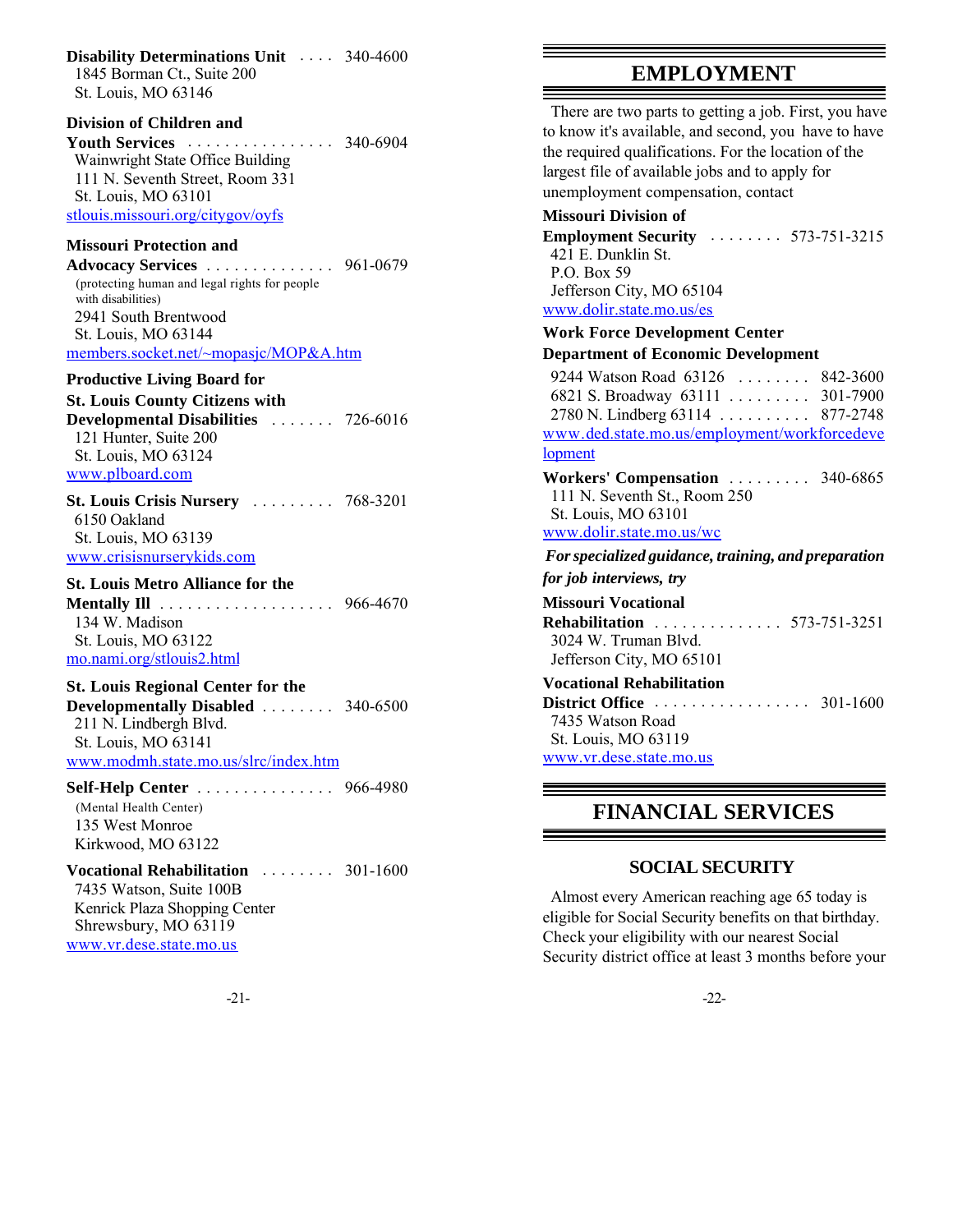<span id="page-12-0"></span>65th birthday. You may apply for these benefits at age 62 if you prefer, but early payment will reduce the monthly benefit amount for the rest of your life. Your Social Security district office can give you specific personal information. Take your birth certificate and Social Security card with you when you visit the SSA office.

#### **Social Security Administration Office**

 10777 Sunset Office Dr., Ste 10 . 800-772-1213 Sunset Hills, MO 63127 [www.ssa.gov](http://www.ssa.gov)

 The Social Security Office also makes determinations on claims for disability benefits. Benefits are paid to people who are totally disabled, if they have worked five of the last ten years.

 A new program has taken the place of the federal-state programs of public assistance payments to aged, blind or disabled individuals. You may apply for this assistance, called ''supplemental security income payments,'' at the SSA office.

## **VETERANS' BENEFITS**

 The federal government has made numerous special benefits available to veterans. To check on questions concerning disability benefits, veterans' pensions, scholarships and loans under the GI bill, contact

#### **Veterans Administration Regional Office -**

**Veterans Benefits** .............. 589-9885 400 S. 18th St., Rm. 107 St. Louis, MO 63103 [www.mvc.state.mo.us](http://www.mvc.state.mo.us)

#### **State Approving Agency -**

**Veterans Education** .......... 573-751-3487 P.O. Box 480 Jefferson City, MO 65102 [www.dese.state.mo.us/divvoced/veterans\\_ed\\_inde](http://www.dese.state.mo.us/divvoced/veterans_ed_index.htm) x.htm

### **SOCIAL SERVICES**

 People who are without adequate means of support may be eligible for general assistance, aid to dependent children, food stamps, Medicaid, or other programs administered by the state Department of Social Services.

 Eligibility for these programs is determined by your level of income, number of people in your family, and the value of personal belongings. You must apply in person to the

**Division of Family Services** ....... 426-9600 9900 Page Avenue St. Louis, MO 63132 [www.dss.state.mo.us/public.htm](http://www.dss.state.mo.us/public.htm)

# **HEALTH**

#### **MEDICARE**

 People who are over 65 years of age or have been entitled to Social Security disability payments for 24 or more consecutive months are eligible for Medicare.

 Medicare is a federal program that consists of two parts - hospital insurance and medical insurance. Hospital insurance helps pay the cost of inpatient hospital care as well as certain kinds of follow-up care. Medical insurance helps pay the cost of physicians' services, outpatient hospital services, and certain medical items and services not covered by hospital insurance.

 People who use the medical insurance program must pay a basic monthly premium. Medicare hospital insurance is free of charge to people who are insured under Social Security.

 For more information concerning Medicare benefits, contact

#### **Social Security Administration**

**Office** ............................. 800-772-1213 [www.ssa.gov](http://www.ssa.gov)

#### **St. Louis County Offices:**

 2160 Tenbrook Road ......... 636-282-6052 Arnold, MO 63010

 10777 Sunset Office Dr., Ste. 10 . 800-772-1213 Sunset Hills, MO 63127

#### **MEDICAID**

 Medicaid is a health assistance program administered by the state according to certain federal guidelines. Ten percent of all Americans benefit from the program, which exists in every state except Arizona.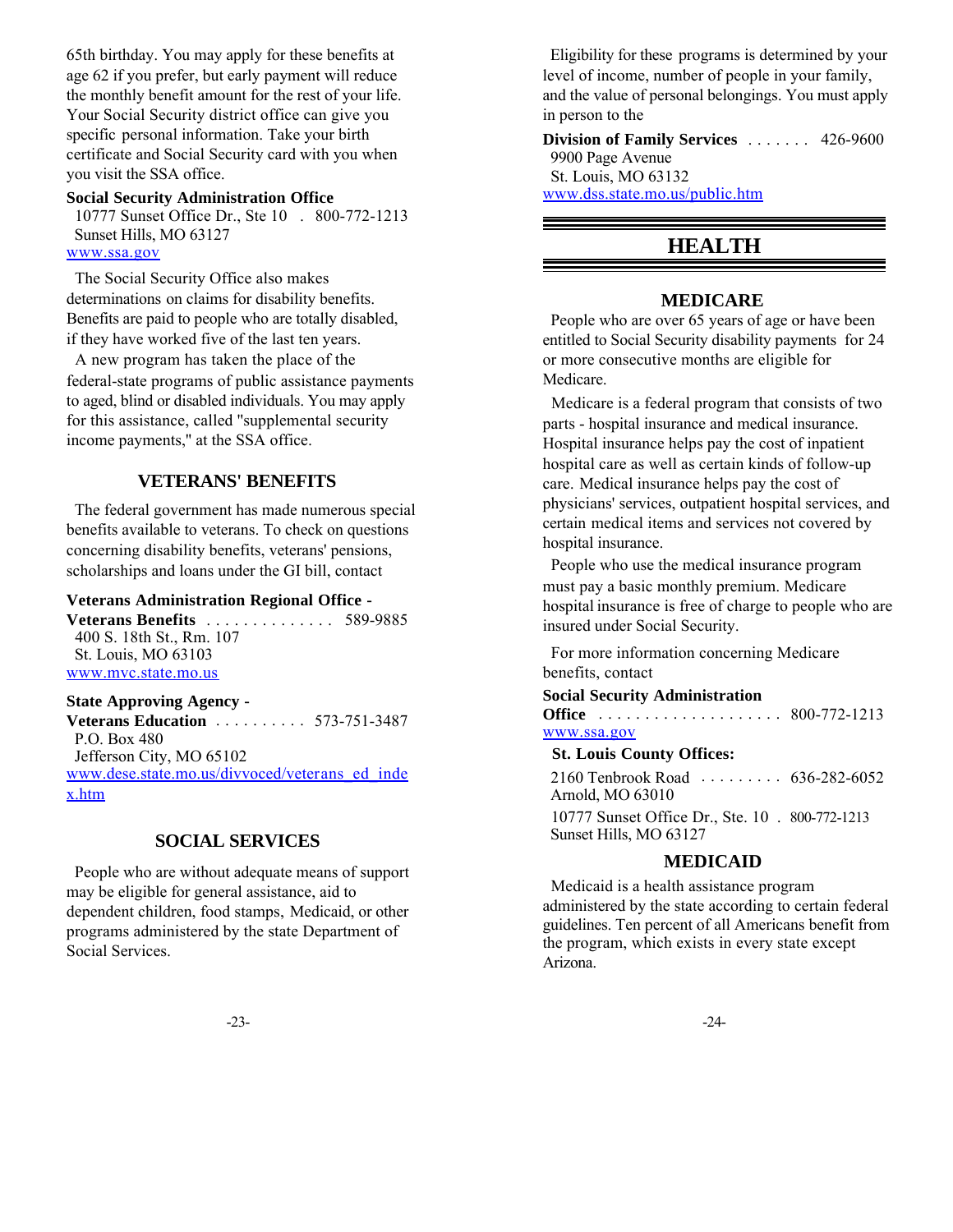<span id="page-13-0"></span> Medicaid pays for visits to the doctor; immunization for diseases such as measles, tetanus and polio; ambulance services in case of emergency; inpatient hospital care; yearly eye examinations; children's glasses; laboratory and X-ray services; home health care; family planning; and certain dental work and prescriptions. For more information, contact

**Division of Family Services** .... 314-426-8401 9900 Page Ave. St. Louis, MO 63132 [www.dss.state.mo.us/dms](http://www.dss.state.mo.us/dms)

#### **COUNTY HEALTH SERVICES**

 Numerous specialized health services are available from the St. Louis County Health Department, including chest X-rays, service to crippled children and adults, dental care for low-income families, and treatment for venereal disease. These services are available at area clinics throughout the county. For further information or the location of the clinic nearest you, contact

**County Health Division** .......... 615-0600 111 S. Meramec

 Clayton, MO 63105 [www.stlouisco.com/doh](http://www.stlouisco.com/doh)

 For special information regarding Missouri's Food Stamp Program, contact

**Food Stamp Information** ......... 426-9600 [www.dss.state.mo.us/dfs/fstamp.htm](http://www.dss.state.mo.us/dfs/fstamp.htm)

# **LEGAL**

 The Supreme Court has ruled that arrested people are entitled to legal counsel regardless of whether they can afford it or not. However, questions often come up about the various laws and regulations that govern our daily lives. For professional assistance contact:

| <b>Bankruptcy Court/St. Louis</b> 539-2315       |          |
|--------------------------------------------------|----------|
| <b>Board of Probation and Parole</b>             |          |
| <b>South County</b> 842-7374                     |          |
| 4452 S. Lindbergh                                |          |
| St. Louis, MO 63127                              |          |
| www.corrections.state.mo.us/division/prob/prob.h |          |
| tm                                               |          |
| <b>FBI-St. Louis</b> 589-2500                    |          |
|                                                  | 241-5357 |

| <b>Lawyers Referral and</b>                        |
|----------------------------------------------------|
| <b>Information Service</b><br>621-6681<br>$\ddots$ |
| 1 Metropolitan Square                              |
| St. Louis, MO 63102-2733                           |
| www.mobar.org/pamphlet/referral.htm                |
| <b>Legal Services of</b>                           |
| Eastern Missouri<br>534-4200                       |
| 4232 Forest Park                                   |
| St. Louis, MO 63108                                |
| www.lsem.org                                       |
| Missouri Bar<br>573-635-4128                       |
| Missouri Bar<br>573-635-7400<br>.                  |
| (Attorney discipline)                              |
| www.mobar.org                                      |
| <b>Missouri Commission on</b>                      |
| 340-7590<br><b>Human Rights</b>                    |
| 906 Olive, Suite 320                               |
| St. Louis, MO 63101-1426                           |
| www.dolir.state.mo.us/hr                           |
| <b>Missouri Protection and</b>                     |
| <b>Advocacy Services</b><br>961-0679               |
| (Limited to people with disabilities)              |
| 2941 S. Brentwood                                  |
| St. Louis, MO 63144                                |
| <b>Public Defender -</b>                           |
| St. Louis County<br>615-4778                       |
| 100 S. Central, 2nd floor                          |
| Clayton, MO 63105                                  |
| www.publicdefender.state.mo.us                     |

# **TAX INFORMATION**

 Each year, new federal and state legislation brings changes in our tax laws. Some of these new laws bring tax relief to most, if not all of us. In any event, they do make the task of preparing income tax returns a challenging and sometimes frustrating one. For information and assistance, contact

| <b>Federal Tax Information</b> $\ldots$ 800-829-1040 |  |
|------------------------------------------------------|--|
| Refunds 800-829-4477                                 |  |
| Order Forms 800-829-3676                             |  |
| 1222 Spruce St.                                      |  |
| St. Louis, MO 63103                                  |  |
| www.irs.gov                                          |  |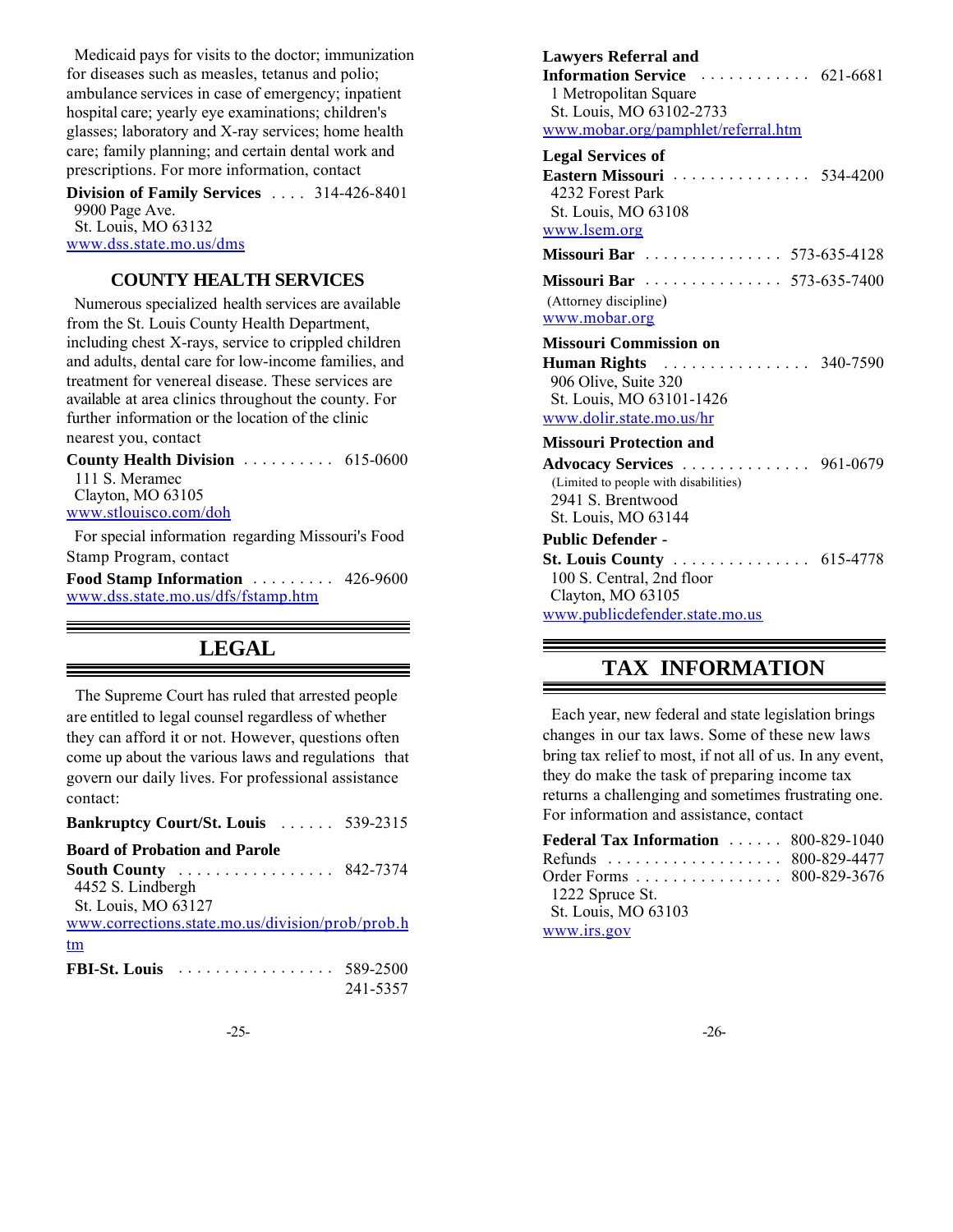### **Missouri Department of Revenue** . 301-1660 Refunds

 Income Tax Division, General Information, Assistance and Senior Citizens' Tax Relief [www.dor.state.mo.us](http://www.dor.state.mo.us)

#### **Income Tax and Business**

**Assistance** .................. 301-1660 Sales Tax, Withholding Tax and Special Events 2510 S. Brentwood, Suite 300 Brentwood, MO 63144 [www.dor.state.mo.us/tax](http://www.dor.state.mo.us/tax)

#### **Missouri Department of Revenue**

 (written questions) P.O. Box 2200 Jefferson City, MO 65105 [www.dor.state.mo.us](http://www.dor.state.mo.us)

**Department of Revenue - Criminal Investigation Bureau** .......... 340-6905 111 N. Seventh, Room 234 St. Louis, MO 63101 <www.dor.state.mo.us/cib>

# **TRANSPORTATION**

 For special assistance on transportation or to obtain information about our state highways, statewide law enforcement assistance or drivers' license examinations, try the following:

| <b>Bi-State Transportation Agency</b> 231-2345 |  |
|------------------------------------------------|--|
| (for bus schedules - Metrolink)                |  |
| www.bi-state.org                               |  |

| <b>AMTRAK</b> 800-872-7245                                      |            |  |             |
|-----------------------------------------------------------------|------------|--|-------------|
| www.amtrak.com                                                  |            |  | or 331-3301 |
| Kirkwood Station 966-6475                                       |            |  |             |
| <b>Taxicabs:</b>                                                |            |  |             |
| County Cab 991-5300                                             |            |  |             |
|                                                                 |            |  | or 993-8294 |
| Laclede Cab                                                     | . 652-3456 |  |             |
| Yellow Cab $\ldots \ldots \ldots \ldots \ldots \ldots$ 361-2345 |            |  |             |
| Missouri Highway Patrol                                         |            |  |             |

| <b>Troop C Headquarters</b> $\ldots \ldots \ldots \ldots 340-4000$ |  |
|--------------------------------------------------------------------|--|
| 599 S. Mason Road                                                  |  |
| St. Louis, MO 63141                                                |  |
| www.mshp.state.mo.us                                               |  |

### **Missouri Highway & Transportation**

**Department** .................. 340-4100 1590 Woodlake Drive Chesterfield, MO 63017-5712 [www.modot.state.mo.us](http://www.modot.state.mo.us)

# **West County License Office** ... 636-230-0643

 #12 Ballwin Plaza 15425 Manchester Road Ballwin, MO 63011 [revenue.stlouisco.com/licensing/state.asp](http://revenue.stlouisco.com/licensing/state.asp) **Ballwin Drivers Examinations Office** .................... 636-256-3951 #13 Ballwin Plaza 15425 Manchester Road Ballwin, MO 63011

# **SCHOOL DISTRICTS**

| <b>Affton School District</b><br>$\ldots$ 638-8770<br>8701 Mackenzie Rd.<br>St. Louis, MO 63123<br>www.affton.k12.mo.us                   |
|-------------------------------------------------------------------------------------------------------------------------------------------|
| $. . 631 - 2244$<br><b>Bayless School District</b><br>4530 Weber Road<br>St. Louis, MO 63123<br>info.csd.org/baylesshome.html             |
| <b>Kirkwood School District</b><br>$213-6101$<br>11289 Manchester Road<br>Kirkwood, MO 63122<br>www.kirkwood.k12.mo.us                    |
| $\ldots$ 415-8100<br><b>Parkway School District</b><br>455 N. Woods Mill Road<br>Chesterfield, MO 63017<br>www.pkwy.k12.mo.us             |
| <b>Rockwood School District</b><br>636-938-2200<br>$111 E$ . North St.<br>Eureka, MO 63025<br>www.rockwood.k12.mo.us                      |
| <b>Valley Park School District</b><br>636-225-4151<br>$\ldots$ .<br>356 Meramec Station Road<br>Valley Park, MO 63088<br>www.vp.k12.mo.us |
| <b>Webster Groves School District</b><br>961-1233<br>400 E. Lockwood Ave<br>Webster Groves, MO 63119<br>www.webster.k12.mo.us             |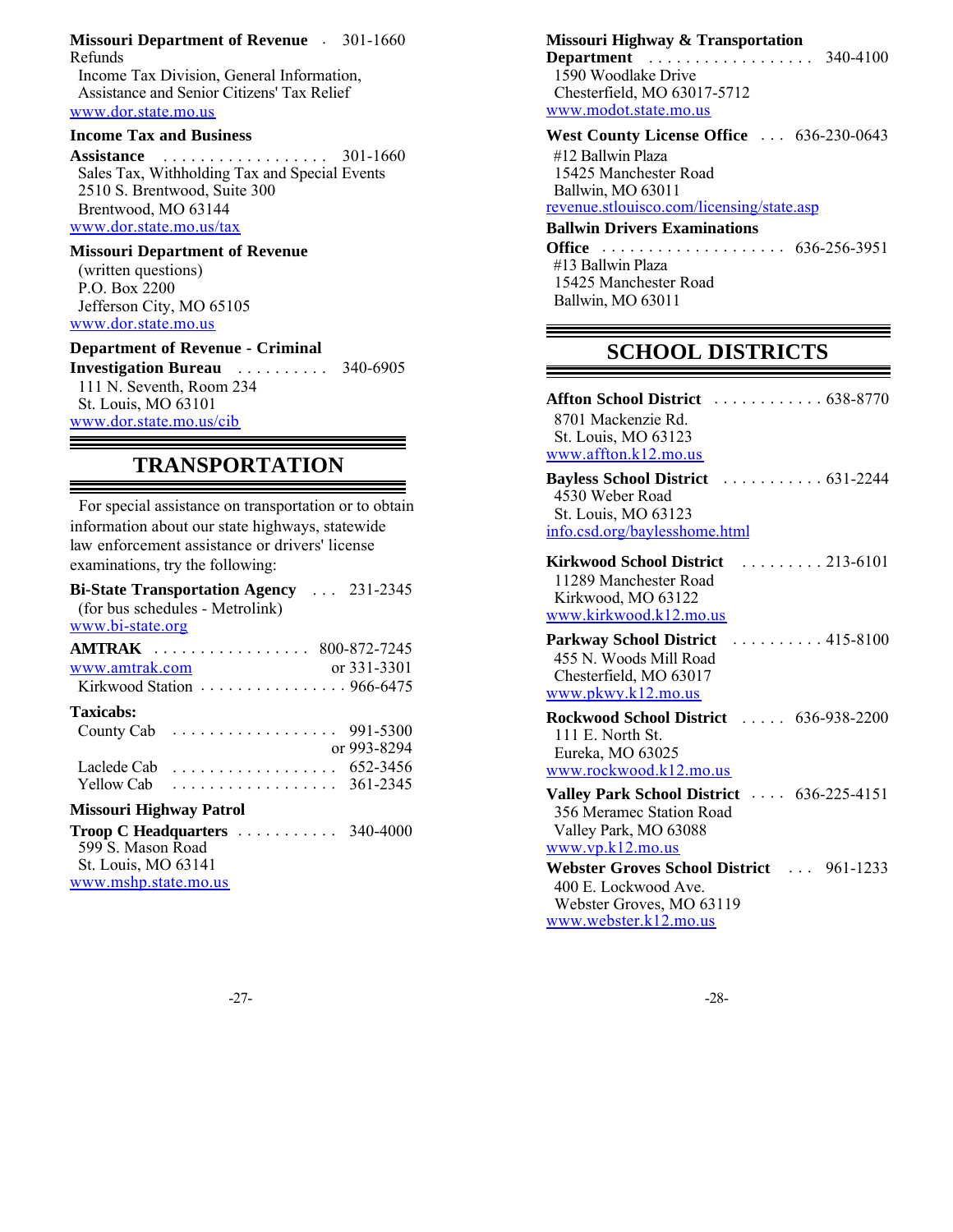<span id="page-15-0"></span>**Special School District** .......... 989-8100

 12110 Clayton Road St. Louis, MO 63131 [www.ssd.k12.mo.us](http://www.ssd.k12.mo.us)

# **COLLEGES**

**St. Louis Community College** ..... 539-5000 300 S. Broadway

 St. Louis, MO 63102 [www.stlcc.cc.mo.us](http://www.stlcc.cc.mo.us)

**Meramec Campus** .............. 984-7500 11333 Big Bend Kirkwood, MO 63122 [www.stlcc.cc.mo.us/mc](http://www.stlcc.cc.mo.us/mc)

**Principia College, Elsah, IL** ... (618) 374-2131 c/o The Principia Corporation 13201 Clayton Road St. Louis, MO 63131-1099 ....... 434-2100 [www.prin.edu/college](http://www.prin.edu/college)

**University of Missouri-St. Louis** .... 516-5000 8001 Natural Bridge Road St. Louis, MO 63121 [www.umsl.edu](http://www.umsl.edu)

**Washington University** .......... 935-5000 One Brookings Drive St. Louis, MO 63130 [www.wustl.edu](http://www.wustl.edu)

**Webster University** ............. 968-6900 470 E. Lockwood Ave. Webster Groves, MO 63119 [www.webster.edu](http://www.webster.edu)

# **VOTER REGISTRATION**

 Voting is the right and responsibility of all qualified citizens. The only requirements are that you be at least 18 years old and that you be registered. Following is information on how to go about meeting the second requirement - getting registered.

 Upon turning 17 or moving to Missouri, anyone desiring to register to vote in the state can do so by taking valid identification to a local registration location. This must be done by the 4th Wednesday prior to any election in order to vote in that particular election. After becoming 18 and registering, you're eligible to vote in any election.

 To obtain a list of the registration locations nearest you, contact the St. Louis County Board of Election Commissioners at 951-0100, or check any of the following places in your neighborhood.

- -- local library
- -- city hall or
- -- local school district office

 If the need should arise for you to vote by absentee ballot, you can do so by mail or in person or a relative or guardian may apply for you at the county election board office, 12 Sunnen Drive, Suite 126, St. Louis, MO63143. Absentee ballots may be obtained if a personis absent from the county on election day, ill or disabled, has religious beliefs or practices preventing voting in person, is employed by an election authority or is in the armed forces.

 Once you've applied for and received the absentee ballot, be sure to fill out all information on the envelope provided. The ballot then must be sent by mail or delivered in person to the election authority.

# **CAPITAL CITY TOURS**

## **STATE CAPITOL** ........... 573-751-2854

 Monday to Friday on the half hour, from 8 to 11:30 a.m. and 1 to 4 p.m. when the legislature is in session; otherwise on the hour.

 All four floors of the State Capitol are open to the public. A guided tour lasting 30 minutes is recommended. On the tour, visitors will see the House of Representatives; the House Lounge, which contains the Thomas Hart Benton mural, ''A Social History of the State of Missouri;'' the rotunda and the murals of Frank Brangwyn; the Missouri State Museum; and other historic and decorative features of the building.

#### **GOVERNOR'S MANSION** ..... 573-751-7929 [www.missourimansion.org](http://www.missourimansion.org)

 The Governor's Mansion, home of Missouri's first families since 1871, is open for tours from 10 a.m. to 12 noon and 1 to 3 p.m. each Tuesday and Thursday except in August and December. Christmas candlelight tours are held during the holiday season. Reservations are required for groups of 10 or more. Mansion tours are accessible for people with disabilities. The Governor's Garden is available for public use, including picnics, concerts, and weddings.